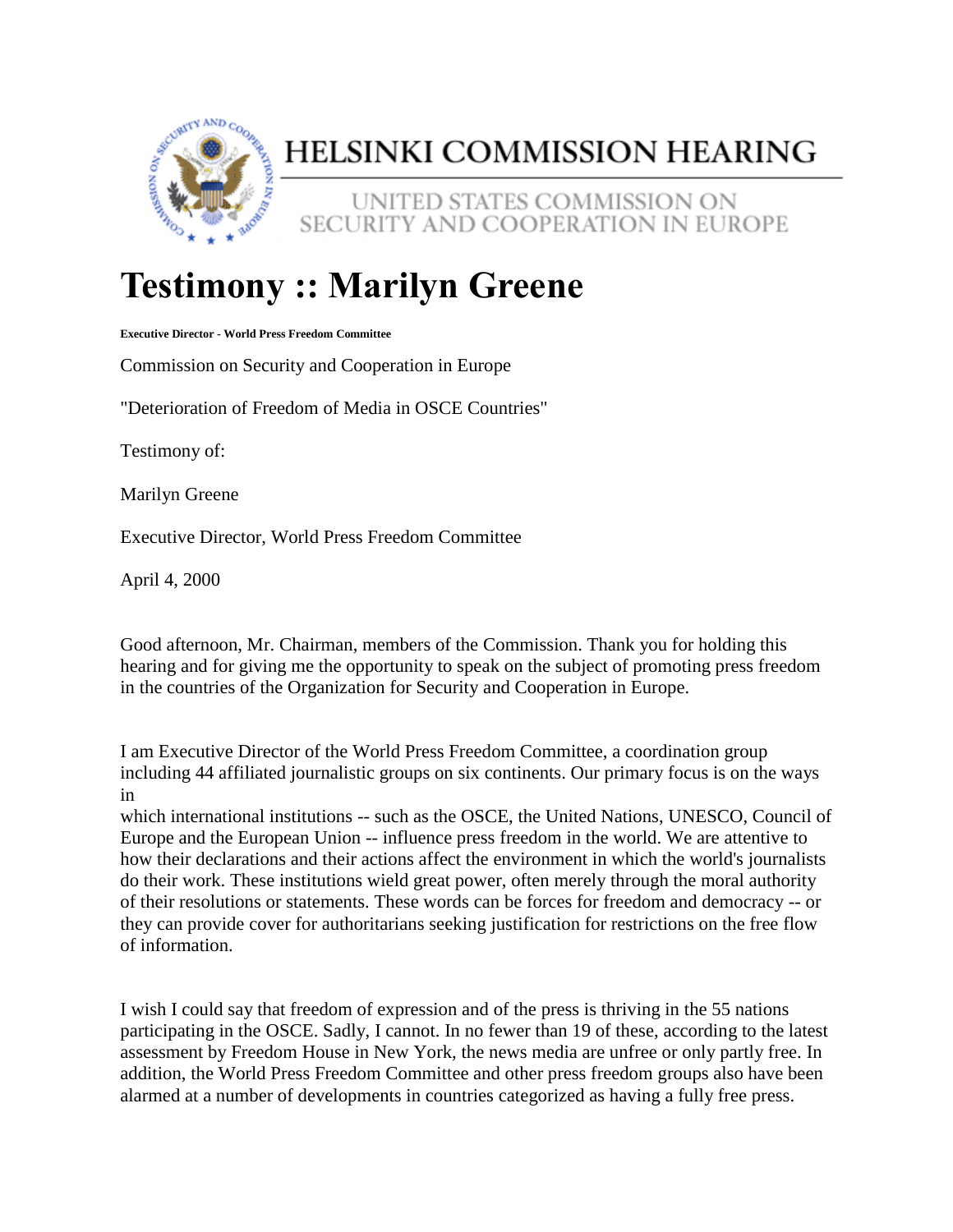At the beginning of a new millennium -- and the end of a dark period of communist oppression -- this is not good enough. It is unacceptable.

As long as news media are not free to report the facts of economic, political and social life in countries within the OSCE region, these societies cannot be free, and they cannot be fully prosperous. Press freedom is fundamental to democracy. Without press freedom, all freedoms are compromised.

The Commission, of course, is aware of these truths and knows that all is not well in too many parts of the region. You would not have convened this hearing otherwise. My colleagues on this panel will have described many of the problems facing independent media. I will also offer

a brief commentary on some of the most egregious situations of repression by governments.

In addition, I will make note of some perhaps less recognized problems of press controls, those imposed by the very group of allied democracies -- the United States among them -- claiming to work for the promotion of freedom and democracy in Europe. It is doubly sad that our own restrictive actions, beyond their immediate effects, also serve to legitimize -- by example - restrictions by others.

First, a very brief overview of a few of the most worrisome control attempts by local governments:

Azerbaijan (Rated "Not Free" by Freedom House): Journalists endure harassment, beatings and closures of their news media outlets. In recent weeks there has been sustained and sometimes violent harassment of the opposition newspaper Yeni Musavat and the independent station Sara Radio/TV. Last month, equipment including TV transmitters worth more than \$100,000 was taken from the premises of Sara Radio/TV. According to representatives of the station, the confiscation was ordered by Husein Huseynov, head of Azerbaijan's Motor Transport Agency and director of the state-supported LTV station. The equipment was allegedly seized in compensation for a fine of US\$58,000 levied against the station in November 1999, after it was found guilty of insulting Mr Huseynov's "honor and dignity" during a September 1999 broadcast.

In February, Azerbaijan also instituted a new "law on mass media" in which two articles are especially troublesome:

Article 27 says that government officials can forbid the import and distribution of "foreign print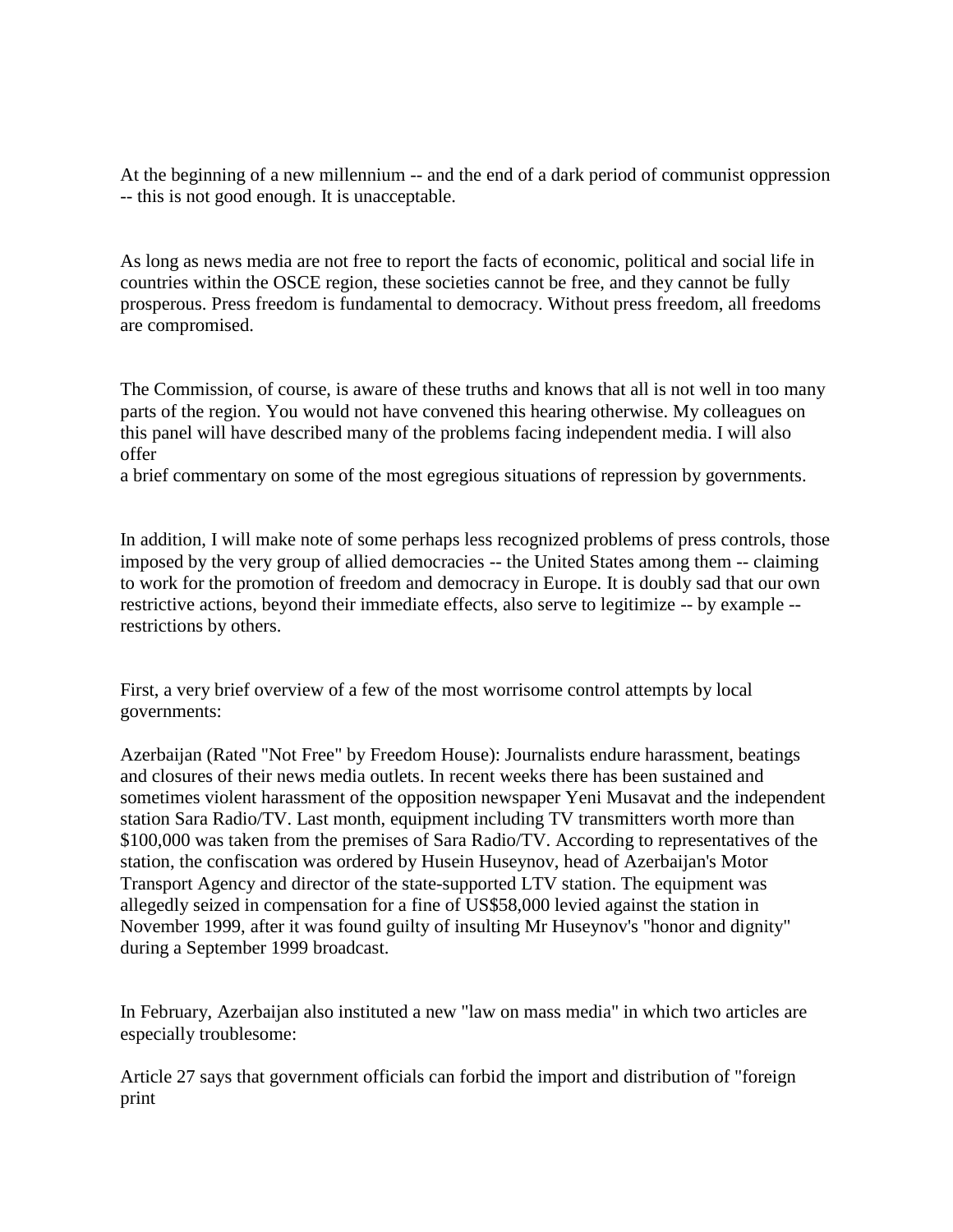publications, in which one publishes the information plotting severe injury of integrity of the state and safety of country, and also pornographic materials." The officials, of course, would be the ones to say what material is deemed injurious to the state or pornographic.

Article 50 provides for official licensing of journalists -- and for revocation of this: "In case of failure by the journalist or edition of the rules of accreditation, dissemination of information humiliating honor and dignity of accrediting organizations or distorted or a mismatching actuality, accrediting entity can deprive of the journalist of accreditation." This sweeping provision means that the government will decide who may work as a journalist, and stands ready to revoke accreditation if it dislikes what that journalist writes or broadcasts.

Belarus ("Not free"): The independent press has been the target of systematic harassment, most recently in the form of massive detentions of Belarusian and foreign journalists during the

opposition-staged demonstration on March 25. The U.S. State Department condemned what it called this "brutal and unjustified" crackdown on the rally, adding that "the Lukashenka regime's suppression of this demonstration makes clear its disinterest in dialogue."

Turkey ("Partly Free") : Continued jailing of journalists and writers over public discussions of Kurdish autonomy and/or separatism. In February, officials brought charges against five newspapers (Hurriyet, Sabah, Altayli, Takvim, and Oncu) for allegedly defaming the character of Turkey's Justice Minister. These charges appear to represent efforts to prevent legitimate journalistic questions and comment on the work of government authorities.

In December, Turkey's Supreme Board of Radio and Television (RTUK) ordered a one-year suspension of broadcasts by the privately owned Antalya FM, charging that the station had incited listeners to terrorism and ethnic hatred in its broadcasts.

This is an example, Mr. Chairman, of authorities with a will to curb criticism can excuse their censorship as a needed effort to silence what they conveniently refer to as "hate speech" or some other threat to the common good. Turkey is the country with the second most journalists in jail, after China. Most of these detentions are of journalists who dared to report or opine about Kurdish issues in Turkey.

Russia ("Partly Free"): The former communist stronghold that seemed so promisingly heading for democracy just a few years ago has of late -- specifically, since the beginning of Premier-elect Vladimir Putin's leadership in December -- shown alarming slippage back toward

intolerance of press freedom. Under his authority, Russian officials have sharply stepped up efforts to control the media and to punish those journalists who attempt to get the news anyway. Particularly in relation to coverage of the war in Chechnya, Moscow has blocked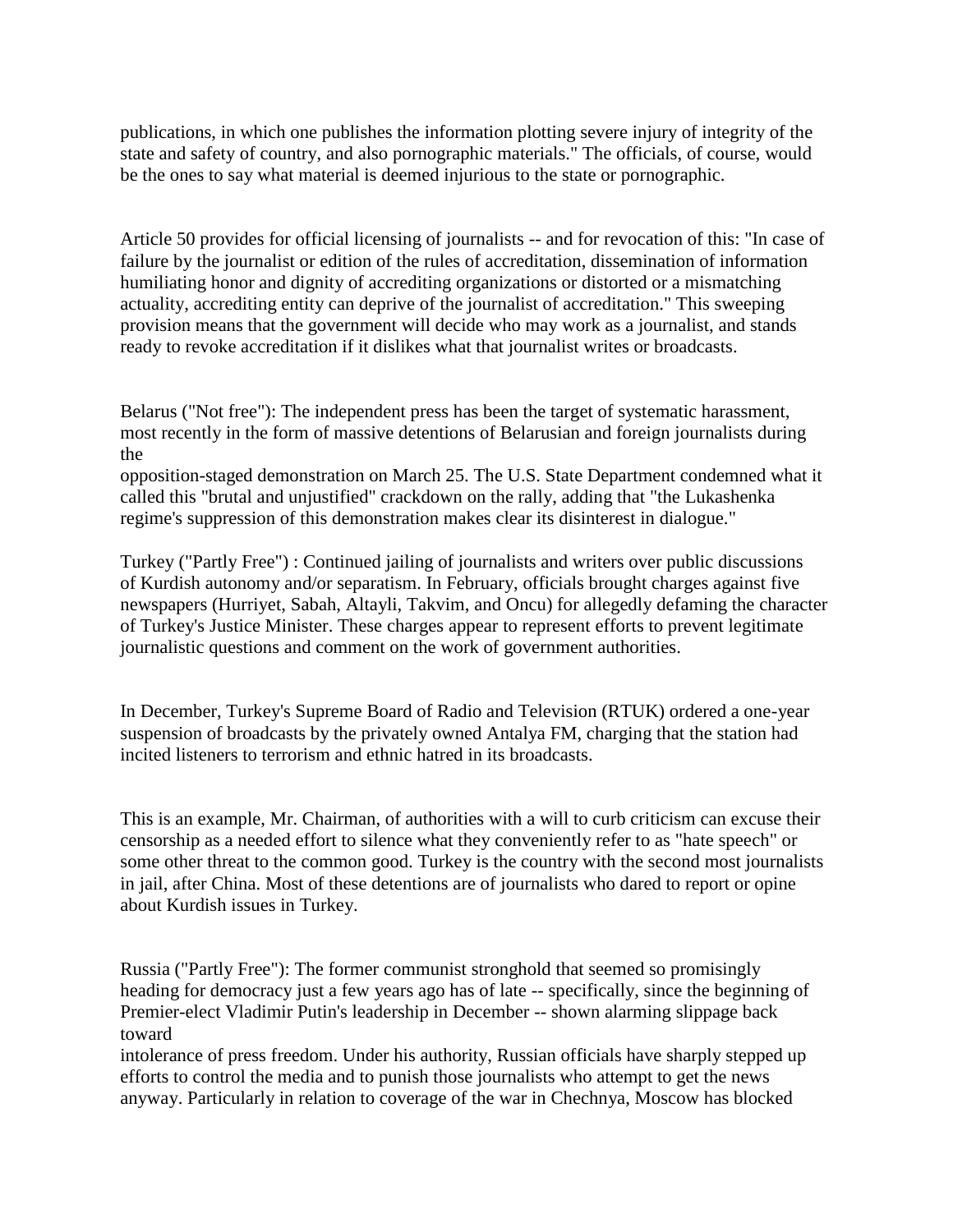travel and access to the area.

One recent and blatant example of censorship was the detention and continuing prosecution of Radio Free Europe/Liberty reporter Andrei Babitsky. In another, police attempted to force investigative reporter Aleksandr Khinshtein to submit to a psychiatric examination. The journalist was accused of concealing a psychiatric disorder when he applied for a driver's license.

Serbia (Yugoslavia) (Not Free):

Repression of independent and opposition media in Serbia has never been worse, we are told by local journalists, who refer to the situation as "media cleansing." Since the beginning of 2000, at least 20 news outlets have been the targets of state reprisal, from revocation of operating licenses and imposition of exorbitant fines, to verbal threats by officials.

We also see several worrisome situations indicating a fundamental lack of executive, parliamentary or judicial systems' understanding of press freedom. Most notable examples are found in the Central Asian republics; Bulgaria, Romania and Ukraine.

There are also some promising signs, in Croatia and Slovakia following election of democratic governments.

But press freedom has suffered in some unexpected regions, countries where the press is nominally free.

In Greece, for example, journalists face criminal prosecution, with heavy fines and jail sentences possible, for "insulting" public figures and officials. The feeling among officials there

seems to be that they are above public scrutiny. In a democracy, though, officials are more, not less, subject to legitimate examination than the ordinary private citizen.

Hungary also disappoints. While Hungarian law says that the supervisory bodies of state media should include equal numbers of government and opposition members, the parliamentary majority of conservative Prime Minister Viktor Orban's coalition government tightened its grip over state media by approving a four-member, pro-government control body for the state-owned Duna Television, without even considering the opposition's candidates.

Many of the incidents of press controls described by me and others on this panels fall into general, identifiable patterns of restriction such as:

1. Restricting the news media on a pretext of protecting peace by curbing "hate speech" (Bosnia and Kosovo).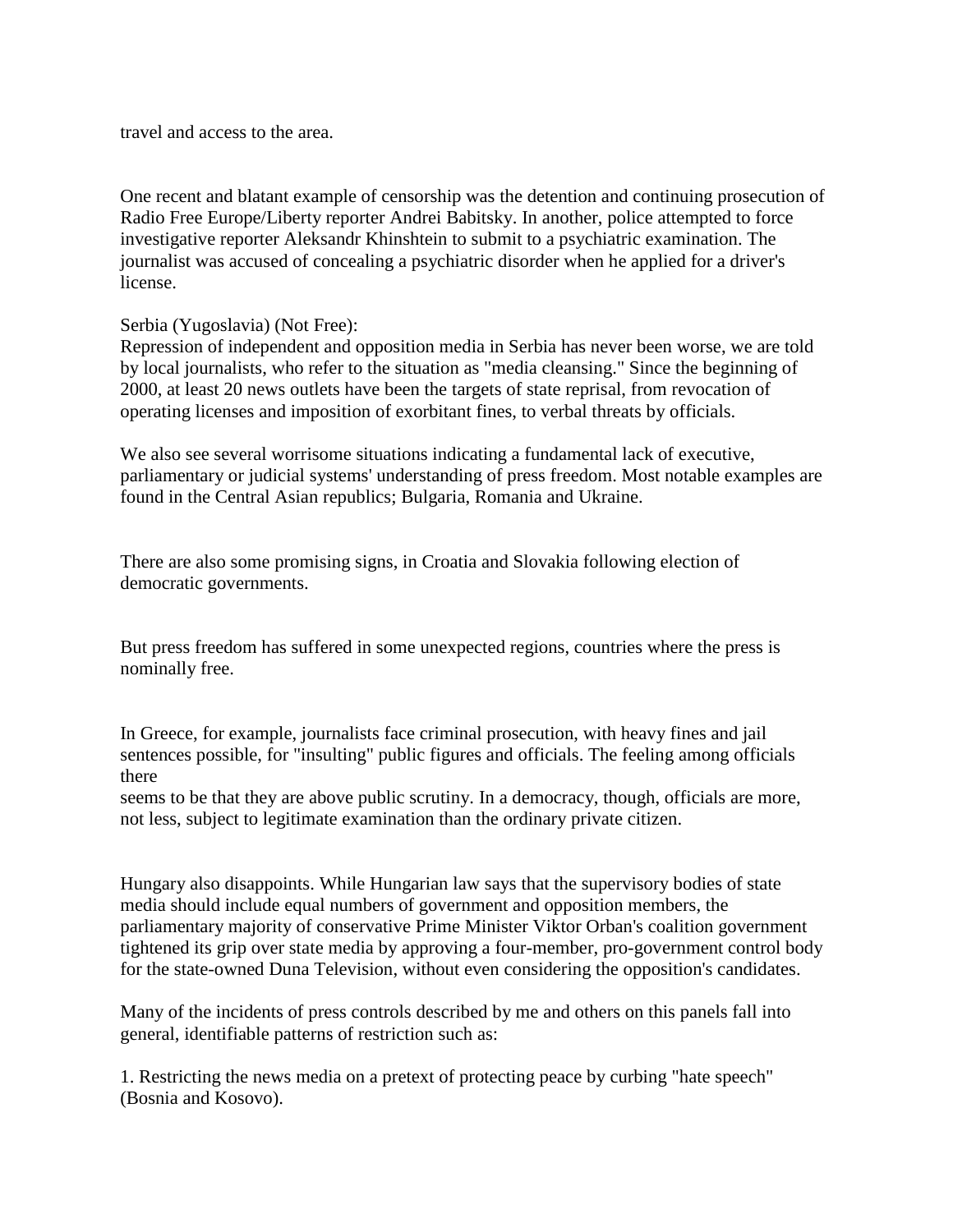2. Imposing disproportionate and punitive damages for the unstated purpose of driving media outlets out of business (Serbia, Azerbaijan and before a change in government, Croatia).

3. Using so-called "insult laws" on which to base prosecution of journalists, labeling critical reporting as "insulting" to the dignity, reputation, etc., of public officials, institutions or symbols

( Kazakstan, Kyrgyzstan, Uzbekistan, Azerbaijan, Belarus, Greece, Turkey, Bulgaria, Romania).

4. Invoking patriotism, national security or territorial integrity to bring journalists into line (Russia, Serbia, Turkey and, before government change, Slovakia).

Mr. Chairman, your commission does have real authority. You can exert influence in those initiatives in which the United States government has a role and a voice, including programs conducted under the auspices of the OSCE, the United Nations and NATO -- all organizations to which the United States is a party.

I speak of programs envisioned to restore peace and democracy in former Yugoslavia and elsewhere. These are perhaps well intentioned, but in some cases they are potentially dangerous for the future of the very principles they are designed to protect.

The Independent Media Commission in Bosnia-Herzegovina and the Department of Media Affairs in Kosovo -- under mandate of the international community -- have established substantial bureaucracies for the supposed purpose of fostering a free, independent and pluralistic media in these areas. In the name of those worthy goals, however, they have laid out restrictions and shut down media outlets, declaring that the content issuing from those media was dangerous to peace. Whatever the motive, this is censorship.

Here in the United States we are so familiar with the idea of public accountability that we accept and even seek to hear and read stories about nearly all aspects of our leaders' and government officials' lives and politics. Our First Amendment protects our right to inquiry, discussion and debate, and we have a robust body of civil law as recourse if and when that right is abused.

Why should that be different elsewhere? You yourselves would certainly reject any attempt by teams of German, French, Italian or Russian officials to regulate news here, even bad news. Yet this is what the United States, as part of the international groups supervising the administration of parts of former Yugoslavia, is engaged in.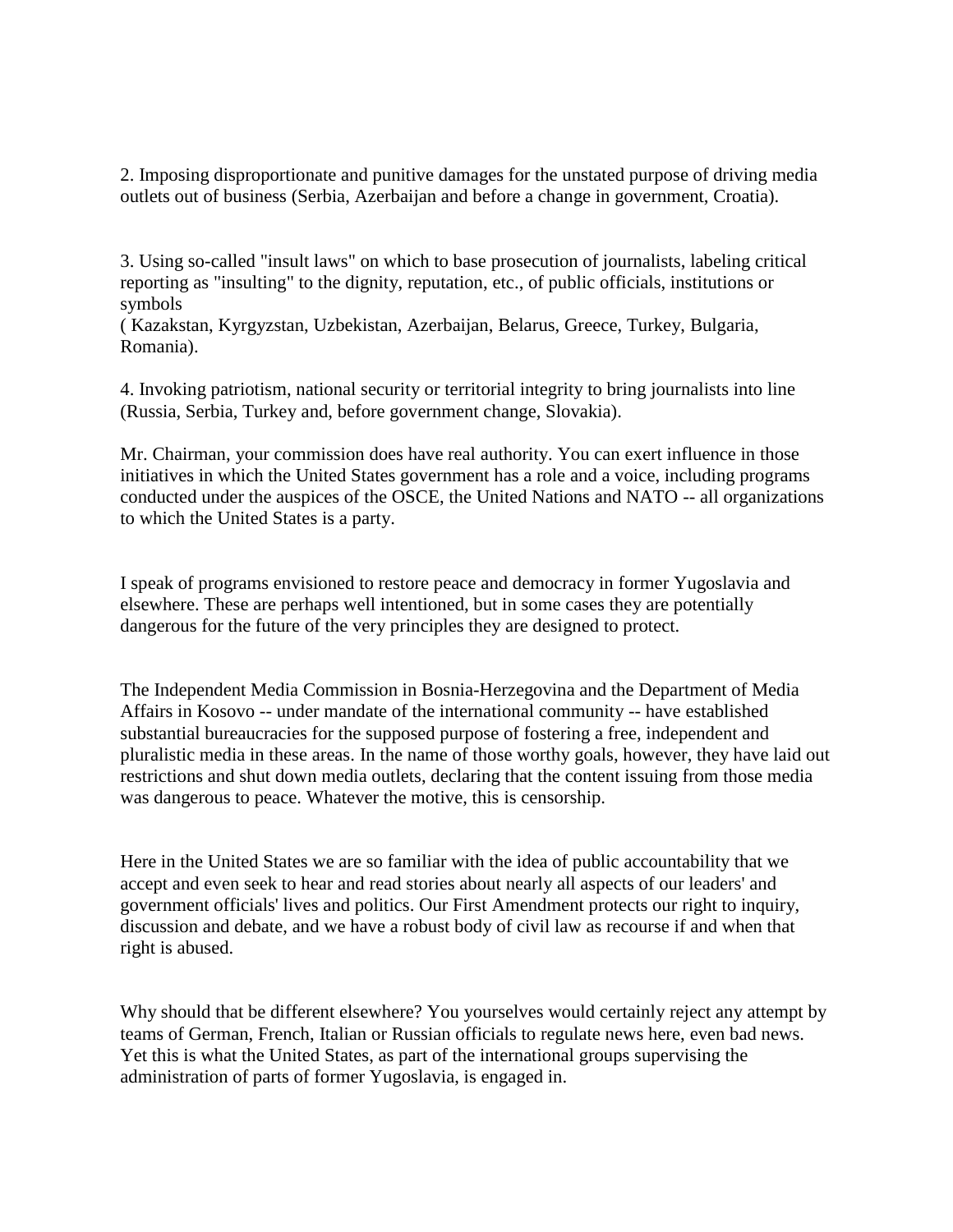Mr. Chairman, restrictions -- even in the name of democratic ideals and goals -- are all the same restrictions. They are censorship. They are authoritarian by nature.

Yes, former Yugoslavia is a terrible confusion of conflicting interests and emotions. Yes, it is a very dangerous, volatile place. But the press controls to which we have become a party in former Yugoslavia would be unacceptable here.

The common reply to this objection -- "Yes, but this isn't the United States" -- amounts to nothing less than a justification for ethnic, racial or cultural discrimination. No country is "not yet ready" to be free, or to have a free press.

I submit, Mr. Chairman, that the answer to hateful speech is not censorship but more speech.

Repressing differences and frustrations merely drives them deeper, to fester and explode at a later -- but inevitable -- occasion.

There is an alternative.

The problem in ex-Yugoslavia or the Caucasus or Central Asia today is not too much free speech and free press but not enough. Expressions of ethnic hatred were severely repressed under Yugoslavia's longtime ruler Josip Broz Tito, with the result that they have a novelty value in the contemporary Balkans. If Marshal Tito had permitted such hatreds to be openly discussed over the years, there would undoubtedly have been some very ugly statements. But there would also have been public debate of them, and we might not have eventually come to bullets over them.

I urge you, and through you those responsible for the reconstruction of independent media in Bosnia Herzegovina, Kosovo and other areas recovering from totalitarianism and conflict, to help by promoting a full and free flow of news and airing of ideas. To offer assistance in building up an infrastructure of free media: printing plants, newsprint supplies, distribution networks, broadcast studios, transmission towers and telecommunications equipment. And to oppose all efforts to restrict or limit such systems.

These are tangible, do-able goals which will go further than rules, restrictions and punishment to foster the kind of dialogue and inquiry that is essential to true democracy.

When Americans act together with the rest of the international community to restore peace in conflict zones, they should not let themselves be pressured by would-be regulators, even well-intentioned ones, into abandoning the shared democratic free speech/press freedom values